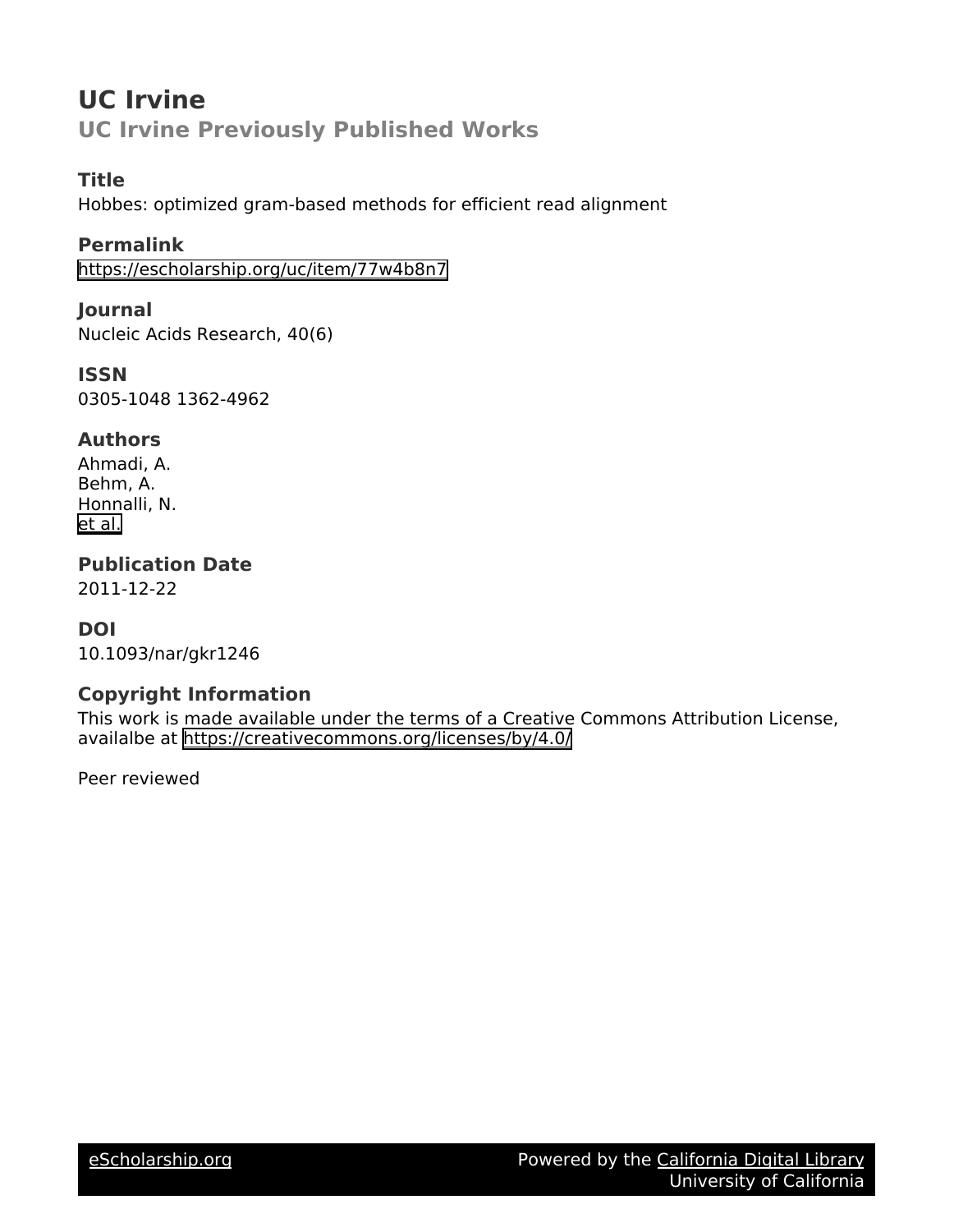# Hobbes: optimized gram-based methods for efficient read alignment

Athena Ahmadi<sup>1</sup>, Alexander Behm<sup>1</sup>, Nagesh Honnalli<sup>1</sup>, Chen Li<sup>1,</sup>\*, Lingjie Weng<sup>1</sup> and Xiaohui Xie $1,2,*$ 

<sup>1</sup>Department of Computer Science and <sup>2</sup>Institute of Genomics and Bioinformatics, University of California, Irvine, CA 92697, USA

Received August 23, 2011; Revised November 5, 2011; Accepted December 1, 2011

# ABSTRACT

Recent advances in sequencing technology have enabled the rapid generation of billions of bases at relatively low cost. A crucial first step in many sequencing applications is to map those reads to a reference genome. However, when the reference genome is large, finding accurate mappings poses a significant computational challenge due to the sheer amount of reads, and because many reads map to the reference sequence approximately but not exactly. We introduce Hobbes, a new gram-based program for aligning short reads, supporting Hamming and edit distance. Hobbes implements two novel techniques, which yield substantial performance improvements: an optimized gram-selection procedure for reads, and a cacheefficient filter for pruning candidate mappings. We systematically tested the performance of Hobbes on both real and simulated data with read lengths varying from 35 to 100 bp, and compared its performance with several state-of-the-art read-mapping programs, including Bowtie, BWA, mrsFast and RazerS. Hobbes is faster than all other read mapping programs we have tested while maintaining high mapping quality. Hobbes is about five times faster than Bowtie and about 2–10 times faster than BWA, depending on read length and error rate, when asked to find all mapping locations of a read in the human genome within a given Hamming or edit distance, respectively. Hobbes supports the SAM output format and is publicly available at [http://hobbes.ics.uci](http://hobbes.ics.uci.edu) [.edu](http://hobbes.ics.uci.edu).

# INTRODUCTION

DNA sequencing is an indispensable tool in many areas of biology and medicine. Recent technological breakthroughs in high-throughput sequencing have made it possible to sequence billions of bases quickly and cheaply. For instance, the HiSeq platform from Illumina can produce 6 billion 100 bp reads within only 11 days. The SOLiD system from Life Technologies can generate over 20 GB of DNA sequences per day. These technological advances have opened the door for personal genome sequencing, and the creation of a number of new tools for studying diseases, genomes and epigenomes.

Mapping the reads from high-throughput sequencers to a reference sequence often represents the first step in the computational analysis of sequencing data in many applications. The enormous amount of reads produced from the sequencers poses a great challenge on the speed and the accuracy of read alignment programs for two major reasons. First, the reference sequence can be very large. For instance, the human genome is about 3 billion base pairs long. Mapping a billion reads to the human genome amounts to check  $3 \times 10^{18}$  candidate locations. Second, due to sequencing errors and/or genetic variations, many reads map to the reference sequence approximately but not exactly, and therefore, to map a read to the reference sequence, read mapping programs should allow a certain number of mismatches between the read and a candidate location. Although a number of high-performance read alignment programs have been developed, it still took days or even weeks (depending on different mapping criteria) to align billions of reads to a large reference genome on a single desktop. As the sequencing technology is progressing toward generating longer reads, and thus requiring read-mapping programs to be able to handle more mismatches, the need for faster and more accurate read alignment programs is greater than ever.

\*To whom correspondence should be addressed. Tel: +1 949 824 9470; Fax: +1 949 824 4056; Email: chenli@ics.uci.edu Correspondence may also be addressed to Xiaohui Xie. Tel: +1 949 824 9289; Fax: +1 949 824 4056; Email: xhx@ics.uci.edu

© The Author(s) 2011. Published by Oxford University Press.

This is an Open Access article distributed under the terms of the Creative Commons Attribution Non-Commercial License (http://creativecommons.org/licenses/ by-nc/3.0), which permits unrestricted non-commercial use, distribution, and reproduction in any medium, provided the original work is properly cited.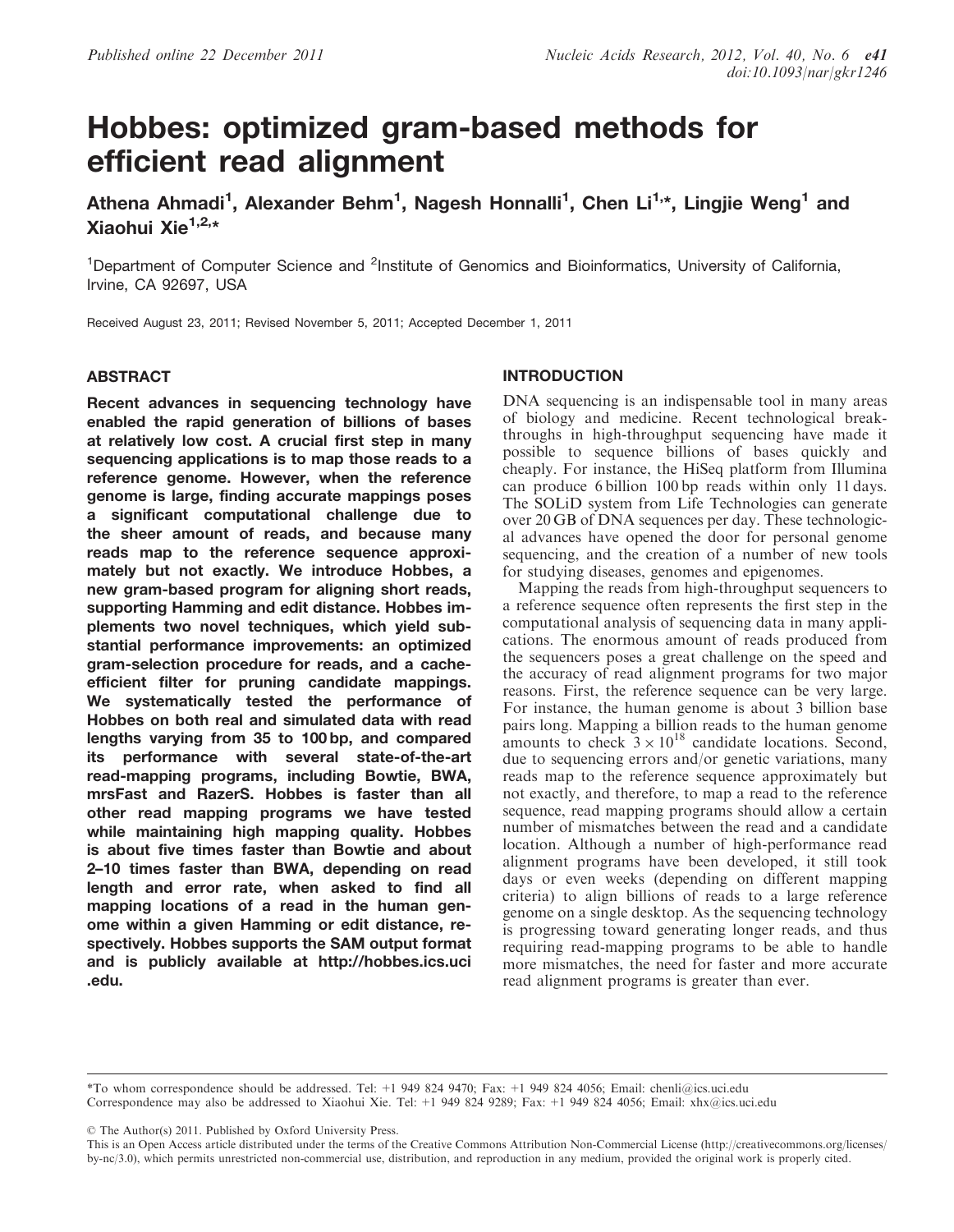### Related work

Existing approaches to the read-mapping problem can be broadly classified into two categories: trie-based methods and gram-based methods. In the first group, most of the popular packages use the Borrows-Wheeler Transform (BWT) ([1\)](#page-11-0) and usually FM index ([2\)](#page-11-0) to encode their trie, e.g. Bowtie [\(3](#page-11-0)), BWA ([4\)](#page-11-0), SOAP2 [\(5](#page-11-0)). These packages have a very small memory footprint ( $\sim$ 2thinsp;GB), and are very efficient for finding a few mappings for short reads with not too many mismatches. They use backtracking to allow mismatches during the tree traversal, and therefore, their performance deteriorates as the read length and the number of mismatches increase. BWT-based packages are typically not designed for finding a large number of mappings per read.

The gram-based methods follow a filter-and-verify paradigm. Using grams, they first identify a set of candidate mappings, and then verify the true distance for those candidates to remove false positives. The candidategeneration step is often supported by an inverted index on grams (from the reads and/or the reference sequence), leading to a relatively large memory footprint. Early packages like SSAHA ([6\)](#page-11-0) and BLAST [\(7](#page-11-0)) had long mapping times, infeasible for large data sets. Newer packages like Maq [\(8](#page-11-0)), RMAP ([9\)](#page-11-0), ZOOM, SHRiMP ([11\)](#page-11-0), RazerS [\(12](#page-11-0)), mrsFAST ([13\)](#page-11-0), and mrFAST-CO [\(14](#page-11-0)) offer significant improvements, but they do not consistently outperform BWT-based methods. We will show that Hobbes outperforms both existing gram-based and BWT-based methods.

#### **Hobbes**

Applications may differ in their requirements on a read-mapping package. Sometimes finding a couple of mappings per read is sufficient, but other times the application may need all mapping positions. For instance, in RNA-seq applications, due to the occurrence of homologous genes and multiple RNA isoforms originated from the same gene, finding all mapping positions will be necessary for quantifying the expression level of a particular gene isoform ([15\)](#page-11-0). Similarly, in ChIP-seq applications, finding all mapping positions is a necessary step for characterizing protein binding patterns in repeat regions of a genome [\(16,17](#page-11-0)).

Hobbes is a gram-based read mapper, supports Hamming and edit distance and is efficient in both of those situations. Hobbes is about 2–10 times faster than state-of-the-art packages when finding all mappings per read, and performs comparably when looking for a few mappings. Hobbes is also at least as accurate as other packages.

In the following sections, we identify two performance bottlenecks of existing gram-based approaches, and make two major contributions to overcome them: first, we present a novel technique for judiciously choosing a small set of grams of each read to generate candidate mappings. Second, we develop a cache- and CPU-efficient filter for removing false positive mappings during the traversal of inverted lists.

### MATERIALS AND METHODS

We first discuss how to map reads to the reference sequence with a given Hamming-distance threshold, and later extend our solution to support edit distance. Our approach is based on generating overlapping q-grams of the reference sequence, and constructing an inverted index of those q-gram positions. To map a read, we generate its q-grams, and access the inverted index to compute a superset of all mapping positions. We then remove false-positive positions by computing the real distance of the read to the subsequences starting at those positions in the reference sequence. Next, we summarize the basic q-gram method focusing on Hamming distance, although some techniques directly apply to edit distance as well.

### Basic Q-gram method

For a positive integer  $q$ , the  $q$ -grams of a sequence are all its overlapping substrings of length  $q$ . For example, the 3-grams of a sequence  $s = TGCCCTA$  are  $G(s) = \{(1, TGC), (2, GCC), (3, CCC), (4, CCT),\}$ (5,CTA)}.

Approximate subsequence matching using  $q$ -grams is based on the following intuition: if two sequences are similar, then they share a certain number of *q*-grams. For the Hamming distance this idea has been formalized as 'count filtering' [\(18\)](#page-11-0).

Count filtering. If two sequences  $r$  and  $s$  are within Hamming distance d, then their q-gram sets  $G(s)$  and  $G(r)$  share at least the following number of q-grams:

$$
T = \max(|G(r)|, |G(s)|) - d * q. \tag{1}
$$

The lower bound  $T$  on common grams in the above equation is based on the observation that a character substitution can affect at most  $q$  grams, and hence  $d$  substitutions can affect at most  $d * q$  grams.

Gram filtering variants. Other variants of filtering use multiple patterns based on the pigeonhole principle ([19](#page-11-0)), non-overlapping grams ([6\)](#page-11-0), gapped grams [\(20,21\)](#page-11-0) or variable-length grams ([22\)](#page-11-0).

Q-gram inverted index. Finding substrings in a reference sequence that share at least  $T$   $q$ -grams with a given read can be facilitated with an inverted index on  $q$ -gram positions, explained as follows for Hamming distance. [Figure 1](#page-3-0) shows an example of a 5-gram inverted index. To map a read ACGGTCTTCCCTACGGT within Hamming distance  $d = 2$  and  $T = 17 - 5 + 1 - 2*5 = 3$ , we first look up the read's 5-grams in the inverted index. Notice that only the grams ACGGT and CGGTC (underlined in the read) are present in the index. We traverse their inverted lists, and normalize each element relative to the position of the corresponding gram in the read. For example, the 5-gram CGGTC appears at position 2 in the read, so the relative position of the element on CGGTC's inverted list is  $106 - 2 + 1 = 105$ . In this way, we can count how many of the read's grams are contained in substrings of the reference sequence starting at a fixed position (position 105,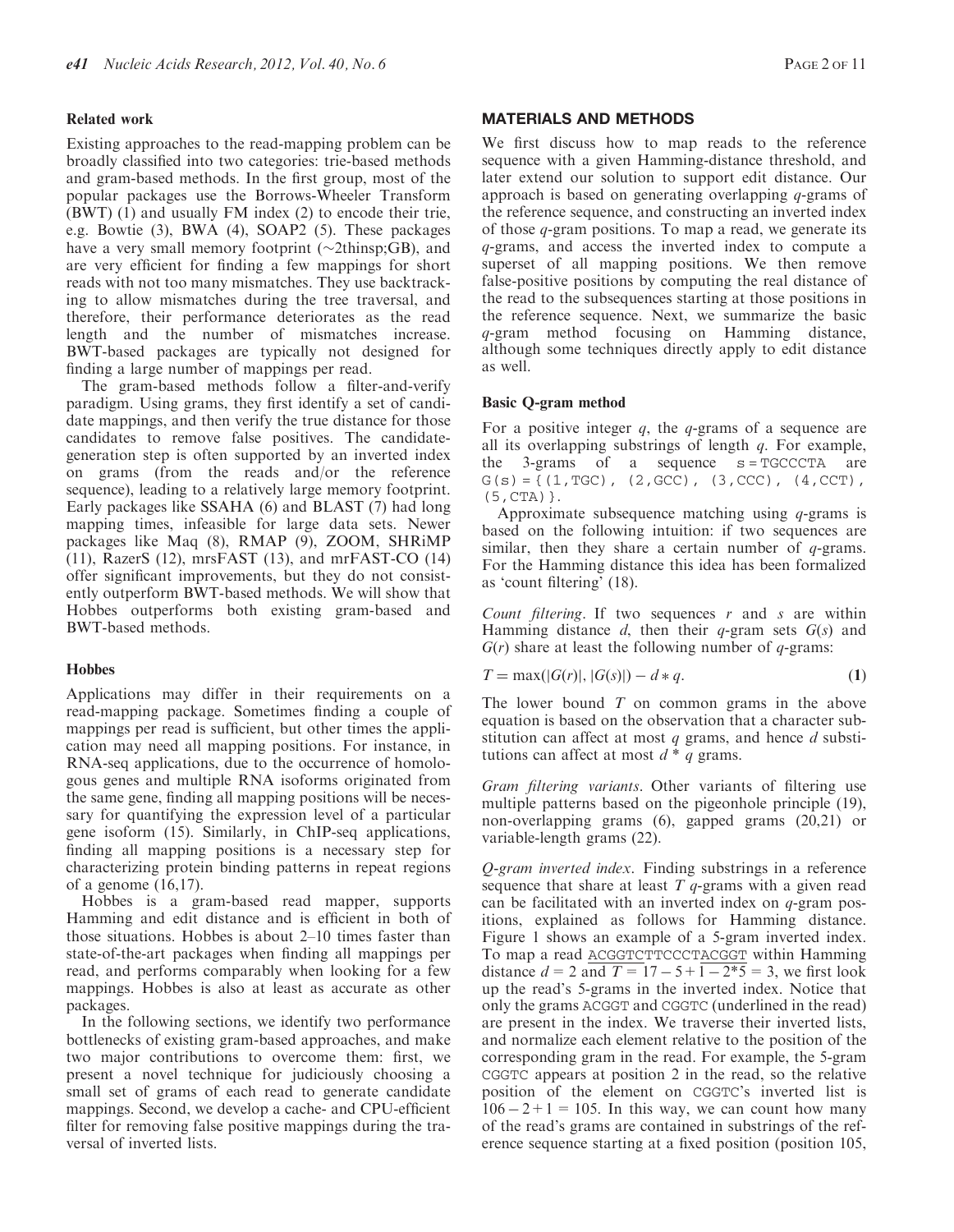<span id="page-3-0"></span>

Figure 1. Excerpt of a reference sequence and a portion of its 5-gram inverted index. The inverted lists of the 5-grams ACGGT, CGGTC and ACCCT are shown, each containing a sorted list of positions in the reference sequence at which the respective 5-gram appears.

in this example). The gram ACGGT appears twice in the read, and we treat each occurrence as a separate list. Its appearance at position 1 yields a normalized list of  ${105 - 1 + 1 = 105, 118 - 1 + 1 = 118}$ , and a list  ${105 - 14 + 1 = 92, 118 - 14 + 1 = 105}$  for position 14. Next, we count the occurrences of each element on the normalized lists. The positions 92 and 118 are pruned according to the count filter, because their occurrences do not meet the lower bound of  $T = 3$ . Position 105 has a count of 3, and therefore it is a candidate answer whose Hamming distance to the read still needs to be computed.

Performance issues of q-gram counting. For a long reference sequence, the above approach for mapping reads could suffer from the following performance problems:

- (1) CPU intensive gram counting: using all of a read's relevant inverted lists for gram counting can be expensive if there are many of them, or if some of the lists are very long. The cost of gram counting is directly related to the total number of elements on those inverted lists.
- (2) Cache misses during candidate verification: CPU caches are very small but fast memories that act as intermediaries to main memory. Transferring new data into the cache (a 'cache miss') can last hundreds of CPU cycles. Accessing random portions of a very long sequence has low locality, and hence it can become a performance bottleneck due to cache misses.

In the 'Materials and Methods' section, we present a new technique to judiciously select a few grams from a read to overcome the first performance issue. To tackle the second issue, we develop a novel filter based on augmenting the inverted lists with additional information.

### Judiciously selecting Q-grams from reads

In this section, we aim to reduce the cost of processing inverted lists to generate candidate mappings. We present a new technique to judiciously select a few grams from a read to minimize the number of corresponding inverted lists, and the number of inverted-list elements that need to be considered for mapping the read.

Existing methods for q-gram selection. First, we briefly summarize the main ideas already developed in the literature to reduce the number of grams.

**Prefix filter.** Consider a read s with a gram set  $G(s)$  and the lower bound  $T$  in Equation (1). Let the 'prefix gram set' of read s be the  $|G(s)| - T + 1$  least frequent grams in  $G(s)$ , i.e. with the shortest inverted lists. A candidate mapping must share at least one gram with the prefix gram set of s, because otherwise it could only reach a maximum count of  $T - 1$  ([23\)](#page-11-0).

Shortened prefix. Xiao et al.  $(24)$  $(24)$  use the positions of q-grams to reduce the size of the prefix gram set in the context of edit distance-based joins. Their solution imposes a global ordering on the grams based on their frequency to achieve a consistent notion of prefix gram set across all strings, and constructs a q-gram inverted index on prefix grams on-the-fly. To improve the index-construction time (the dominating factor), they reduce the prefix gram set of each string to the first  $i < |G(s)| - T + 1$  grams in the global ordering which contain  $d+1$  non-overlapping grams, where d is a given edit distance threshold. Inspired by their work, we develop a new method to judiciously select a few q-grams for probing our index.

Optimal q-gram prefix selection. Recall that a substitution can affect at most q grams [Equation (1)]. The insight that these  $q$  affected grams must be overlapping lead us to develop the following lower bound based on the positions of q-grams.

LEMMA 1. (POSITION-BASED PREFIX). Given a sequence s and its q-gram set G(s), let P be a subset of  $d+1$ non-overlapping  $q$ -grams from  $G(s)$ . Then each sequence within Hamming distance  $d$  of  $s$  must have a gram in  $P$ .

The intuition of the lemma is as follows. A substitution at position  $p$  can affect at most  $q$  overlapping grams, namely those starting from a position in  $[p - q - 1, p]$ . Since non-overlapping grams are at least  $q$  positions apart from each other, d substitutions can affect at most d non-overlapping grams. Among  $d+1$  non-overlapping grams, at least one gram remains unaffected by d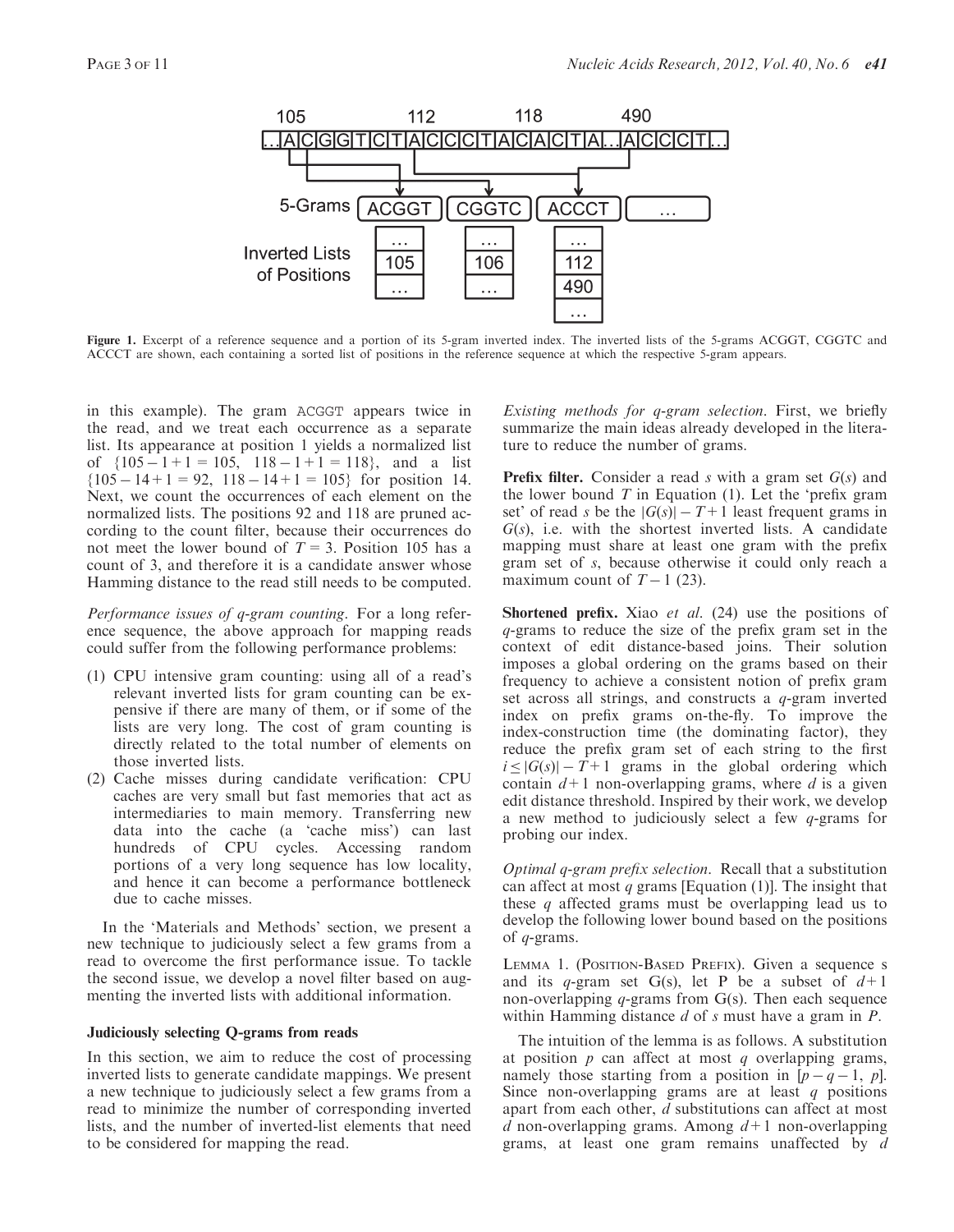substitutions. Since this analysis is true for every subset  $$ of  $d+1$  non-overlapping grams of  $G(s)$ , we can generalize the lower bound as follows.

LEMMA 2. (GENERALIZED POSITION-BASED PREFIX). A sequence r within Hamming distance d of sequence s must share at least k grams with every subset of  $d+k$ non-overlapping  $q$ -grams of  $s$ .

Optimal prefix selection. We want to select a set of prefix grams that is optimal in the sense that (i) it refers to a minimum number of inverted lists and (ii) those inverted lists have the minimum total number of elements. The position-based prefix described above satisfies (i), but a read could have many possible sets of  $d+1$  nonoverlapping  $q$ -grams. To satisfy (ii) we develop the following dynamic programming algorithm to select that set of  $d+1$  non-overlapping q-grams from the read ([Supplementary Data\)](http://nar.oxfordjournals.org/cgi/content/full/gkr1246/DC1), which minimizes the total number of corresponding inverted-list elements.

**Subproblem.** Let  $1 \le i \le d+1$  and  $1 \le j \le |G(s)| - d^*q$  be two integers. Let  $M(i, j)$  be a lower bound on the sum of the lengths of the inverted lists of  $i$  non-overlapping grams starting from a position no greater than  $j+(i-1)*q$ . Our goal is to compute  $M(d+1, |G(s)| - d^*q)$ .

**Initialization.** Let  $L[p]$  denote the inverted list corresponding to the q-gram at position  $p$ , and  $L[p]$ . len its length. We initialize the row  $M(0, j)$  to zero, and the column and  $M(i, 0)$  to infinity.

#### Recurrence function.

$$
M(i, j) = \min \begin{cases} M(i, j - 1) \\ M(i - 1, j) + L[j + (i - 1) * q].len. \end{cases}
$$
 (2)

EXAMPLE. Figure 2 shows an example of finding an optimal  $q$ -gram prefix of a read  $s = GGTCTCACCCTGAAC$ TAA, gram length  $q = 5$  and Hamming distance threshold  $d=2$ . An optimal set of positions of the  $d+1=3$ non-overlapping q-grams are highlighted, including the cell in the matrix from which the  $q$ -gram position can be inferred. For example, '4' is the minimum value in the first row, and since its first appearance is in Column 2, we can infer that the first optimal  $q$ -gram position is at  $2+(1-1)*q=2.$ 

Complexity. The complexity of the algorithm for finding an optimal prefix for a read s with length  $|s|$  and Hamming distance d is  $O(|s|d)$ . Notice that the actual cost of the algorithm decreases when we increase  $d$  and  $q$ , because there are fewer sets of non-overlapping grams to choose from. For example, in Figure 2 we need to populate 12 matrix cells for a read of length 18. Our experiments show that the algorithm performs very well for good  $d$  and  $q$ values in real data sets.

#### Cache-efficient filtering of candidate mappings

A straightforward implementation of the q-gram-based filter and verification procedure can lead to poor



Figure 2. Example of our dynamic programming algorithm for finding an optimal set of prefix grams for a read GGTCTCACCCTGAACTAA, gram length  $q = 5$  and Hamming distance  $d = 2$ . Optimal gram positions are highlighted with a circle, a diamond, and a pentagon.

performance due to cache misses. Since the reference sequence is often much larger (e.g. 3 GB for the human genome) than the CPU cache (e.g. 12 MB L3 cache for an Intel Xeon X5670), each verification of a candidate position likely causes a cache miss. Since most candidate positions typically are false positives, paying a cache miss for fetching an irrelevant substring of the reference sequence is very wasteful.

In this section, we present a cache- and compute-efficient filter for removing false-positive candidate mappings without accessing the reference sequence. The main idea is to augment the inverted lists with additional filtering data, such that it is in the CPU cache during the traversal of an inverted list.

Mapping q-gram neighborhoods to bitvectors. We attach to each inverted-list element an encoding of its corresponding neighboring characters in the reference sequence using 1 bit per character. The left-hand side of [Figure 3](#page-5-0) illustrates this procedure on an exemplary 5-gram at position 112 in a reference sequence. We use 16 bits to encode the eight characters to the left and right of the 5-gram ACCCT. Since we only access ACCCT's inverted list if ACCCT is also contained in the read we are processing, it is unnecessary to include ACCCT itself in the bitvector. The size of the bitvectors is a tunable parameter, and we use 16 bits for this example.

It might seem that using a single bit per character reduces the filtering capability by 50% because we map strings of a four-letter alphabet  $(A, C, T, G)$  to a two-letter alphabet (0, 1). But, it is well known that not every character substitution is equally likely on real data ([25\)](#page-11-0). For example, [Table 1](#page-5-0) shows the frequency of character substitutions we gathered in a simple experiment, as follows. For each of the 35 bp reads we computed the optimal gram prefix and traversed the corresponding inverted lists to obtain candidate mapping positions. Next, we recorded the frequency of character substitutions during the verification of these candidate positions. Since 'A  $\rightarrow$  G' and 'T  $\rightarrow$  C' are the most frequent substitutions, our results suggest the following encoding: A,  $T \Rightarrow 0$  and C,  $G \Rightarrow 1$ , such that the characters of the most frequent substitutions get different bit values.

Apart from representing more characters with a fixed number of bits, our bitvector encoding also allows CPU-efficient filtering of candidate positions, as follows:

Candidate filtering using bitvectors. Let us revisit the example in Figure 2. After computing an optimal gram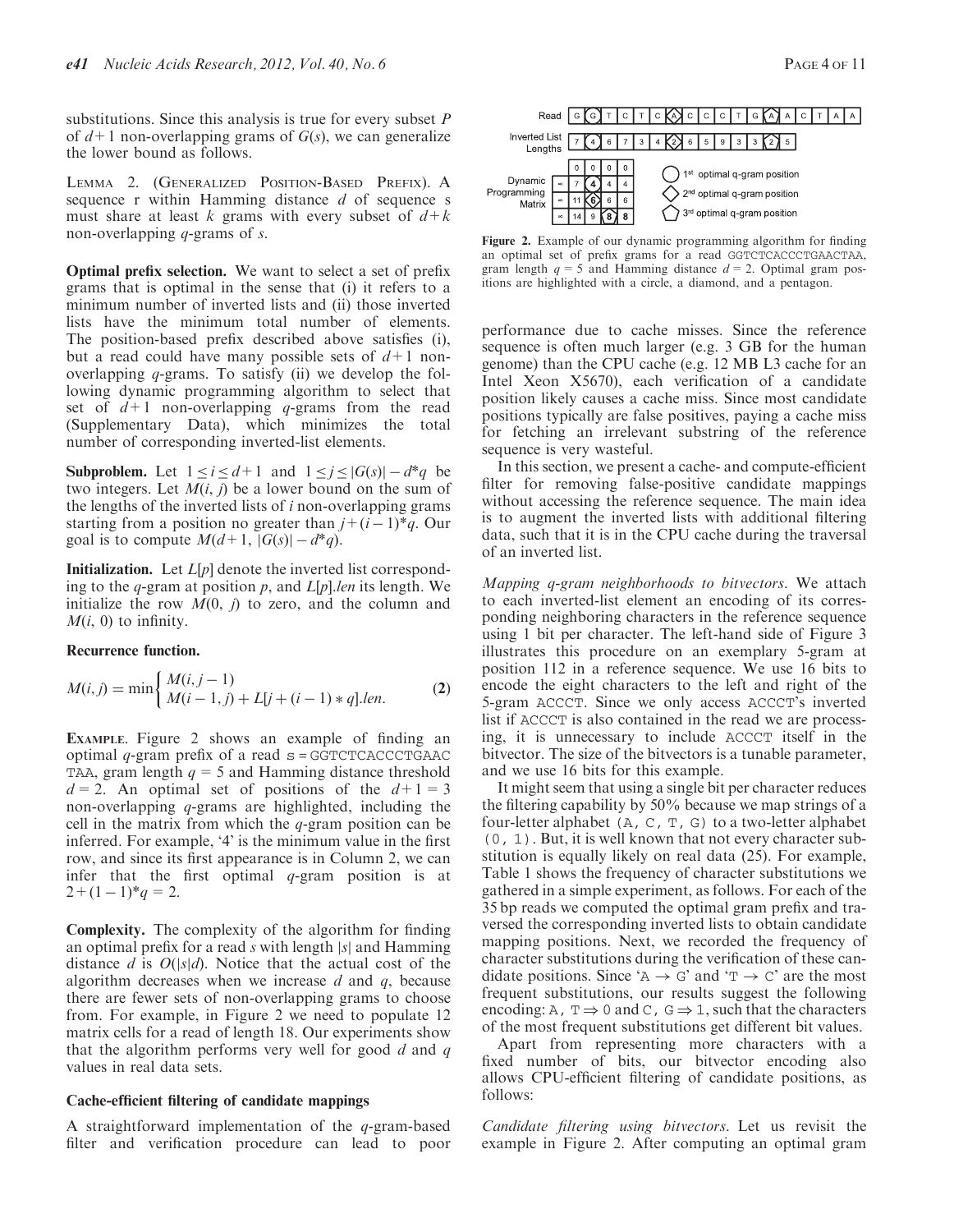<span id="page-5-0"></span>

**Figure 3.** Adding bitvectors to a q-gram inverted index (left), and pruning candidates mappings with them (right), using a mapping of A,  $T \Rightarrow 0$ , and  $C, G \Rightarrow 1$ . The left portion shows how to encode the left and right neighborhood of a 5-gram ACCCT at position 112 in the reference sequence as a 16-bit bitvector, mapping A,  $T \Rightarrow 0$ , and C,  $G \Rightarrow 1$ . Both the position 112 and its bitvector  $b(112)$  are inserted into ACCCT's inverted list. The right portion shows how to prune candidate mappings of a read GGTCTCACCCTGAACTAA from ACCCT's inverted list. The dark gray boxes indicate invalid bits we must ignore, based on ACCCT's position in the read. The light gray boxes highlight the matching q-gram ACCCT.

Table 1. Frequency of character substitutions using 2 million 35 bp reads on hg18

| hg18 character | No. of substitutions |
|----------------|----------------------|
|                | 687276051            |
| G              | 1382950075           |
| C              | 559 937 841          |
| G              | 395839922            |
| C              | 1232657183           |
| ⊂              | 393 616 199          |
|                |                      |

The results suggest a mapping: A,  $T \Rightarrow 0$  and C,  $G \Rightarrow 1$ .

prefix, we need to traverse their corresponding inverted lists to find candidate mappings. Suppose we begin with the list of gram ACCCT, since it is the shortest list of those in the optimal prefix.

The right-hand side of Figure 3 illustrates how we use the bitvectors for filtering. Before scanning ACCCT's inverted list, we map the read to a bitvector. Next, we 'shift away' the bits of the matching q-gram ACCCT in the read's bitvector to align the positions of its bits with those in the reference-sequence bitvectors. Recall that we omitted the q-gram itself when generating bitvectors for the reference sequence. This shifting produces invalid bits at both ends of the read bitvector shown as dark boxes. These invalid bits represent portions of the bitvectors from the reference sequence that we cannot use for pruning candidates. For example, since there are only six characters to left of ACCCT in the read, we should ignore two of the 8 bits representing the left neighborhood of ACCCT's occurrences in the reference sequence. We generate a bitmask to remove those invalid bits from each bitvector in ACCCT's inverted list.

Now that we have aligned the read's bitvector with the bitvectors in the inverted list, and generated a bitmask to remove invalid bits from those bitvectors, we start scanning ACCCT's inverted list. For each candidate position, we use the read's bitvector and the candidate's bitvector to compute a lower bound on the Hamming distance between their corresponding original sequences, as follows. First, we do a 'bitwise-AND' operation between the bitmask and the candidate's bitvector. Then, we do a 'bitwise-XOR' operation between the resulting bitvector and the read's bitvector to produce a final bitvector. In the final bitvector, a bit is set to 1 if and only if the original character at the corresponding position in the read is different from the corresponding character in the reference sequence. We prune a candidate if the number of 1-bits in the final bitvector exceeds our Hamming distance threshold. We determine the number of 1-bits in the final bitvector with a single CPU instruction, popcount, supported by most modern CPUs.

In summary, our new bitvector-filtering technique eliminates candidate mappings without accessing the reference sequence, thus avoiding expensive cache misses. In addition, our filter only requires a handful of CPU instructions per inverted-list element, namely bitwise-AND, bitwise-XOR, popcount and a final comparison with the Hamming distance threshold.

#### Supporting insertions and deletions

Allowing insertions and deletions (indels) is important for mapping longer reads, because both sequencing errors and genetic variations can result in the deletion/insertion of bases and the chance of this happening increases as reads become longer. However, finding mappings with indels is computationally more challenging. Hobbes implements the following two methods for mapping reads with indels.

Hamming distance tends to be sufficient for shorter reads, whereas edit distance becomes important for long reads. Ultimately, the user must decide whether the added benefit of edit distance offsets its computational cost.

Non-heuristic mapping. To find all mappings of a read while allowing indels, we can use the optimal prefix grams as described in the preceding section for generating candidate mapping positions. However, the bitvector filter mentioned above is specific to Hamming distance. A similar filter for indels is possible, and we leave this direction for future work. To verify a candidate position, we conceptually consider those substrings with all possible starting and ending positions (based on the edit-distance threshold), and compute their edit distances to the read. For each candidate position, we report the substring with the lowest edit distance. This approach tends to be very slow, and the following heuristics can significantly improve the mapping performance.

Seed extension approach. Again, we begin with the optimal prefix grams for finding candidate positions.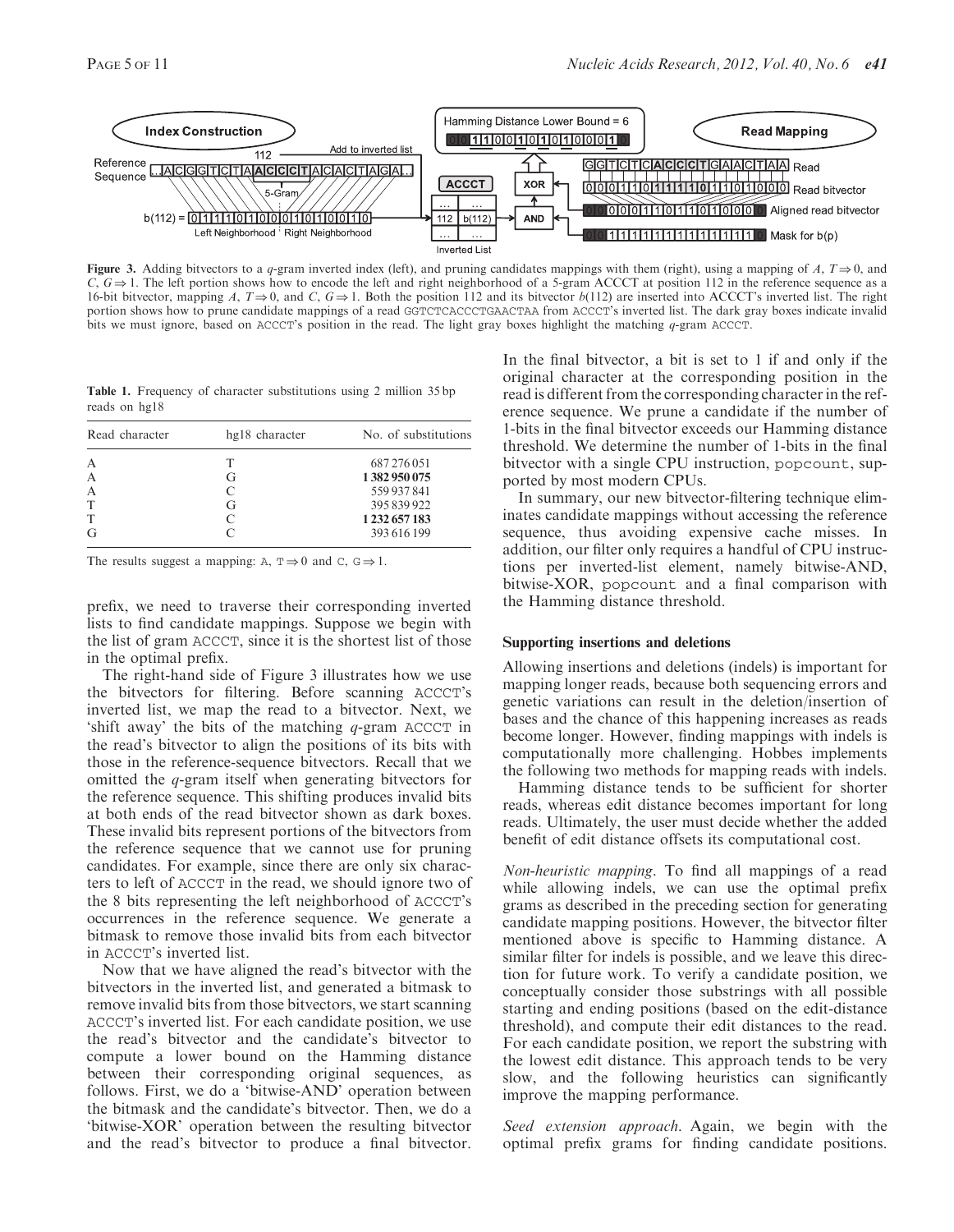| Reference,<br>Sequence <sup>1</sup> | <u> IAICIGIGITICITIAIAICICICITIAICIAICITIAIGIAI</u> |                    |  |                  |        |  |  |
|-------------------------------------|-----------------------------------------------------|--------------------|--|------------------|--------|--|--|
|                                     | <b>Bitvector</b><br>Filter                          | Matching<br>5-Gram |  | <b>Bitvector</b> | Filter |  |  |
|                                     | Read GGITICITICIAICICITIGIAIAICITIAIAI              |                    |  |                  |        |  |  |

Figure 4. Seed extension approach with indels. We prune candidate positions by applying the bitvector filter on the neighborhood of matching grams.

Next, we introduce two heuristics to improve performance: first, we fix the starting position for verification, but shift it to the left once, if the initial position yielded no match. Second, we apply the bitvector filter to the neighborhood of matching grams in the reference sequence, as show in Figure 4.

Since most differences are due to substitutions, our intuition is that if the neighborhood already has a high Hamming distance to the corresponding substring in the read, then the candidate is probably not a match. The filter could remove valid mappings if those apparent substitutions are caused by inconveniently located indels. On the other hand, this effect is mitigated by using multiple grams. It is somewhat unlikely that the neighborhoods of all those grams have a high Hamming distance for true mappings. The bitvector-filter threshold on the neighborhood is a tuning parameter. We found that by setting it to 2/3 of the original edit distance, we capture most mappings while retaining high speed.

Letter count filter. Hobbes uses the letter-count filter described in Ref. ([27\)](#page-11-0) to quickly detect whether the two sequences can be within a given edit-distance threshold during the verification step. The main idea of the filter is to count the number of occurrences of each character in both sequences, and establish a lower bound on the edit distance between the two sequences using the differences of those character counts, as follows. We divide the frequencies of all base pairs into two groups. The first group contains the base pairs that are more common in the read, and the second group contains those that are more common in the candidate. For each group, we create a sum of the frequency differences of corresponding base pairs in that group, denoted by  $\Delta_1$  and  $\Delta_2$ , respectively. The grouping ensures that an edit operation can change each  $\Delta$  by at most 1, establishing max( $\Delta_1$ ,  $\Delta_2$ ) as a lower bound on the edit distance between two sequences. For example, consider sequences  $s_1$  = AAACCTG and  $s_1$  = CCCCTTGG,  $\Delta_1 = (3 - 0) = 3$  (*A* is more frequent in  $s_1$ ) and  $\Delta_2 = (4-2)+(2-1)+(2-1) = 4$  (C, G and T are more frequent in  $s_2$ ). Based on the letter count filter, a lower bound on the edit distance between  $s_1$  and  $s_2$  is  $max(3, 4) = 4.$ 

To prune candidates that survive the letter count filter, we also employ standard  $q$ -gram counting.

#### Supporting paired-end alignment

Hobbes supports the alignment of paired-end reads. Many next-generation sequencing technologies provide the user with paired-end reads that contain extra information about the relative position of two reads with respect to each other. To align paired-end reads, Hobbes initially considers each read of a pair separately and finds the set of candidate locations for each read. For example, given a read pair  $(r_1, r_2)$ , Hobbes first finds the candidate location sets  $C_1$  and  $C_2$  corresponding to read  $r_1$  and  $r_2$ , respectively. During the next step, for each candidate  $c_1 \in C_1$ Hobbes performs verification only if there is a  $c_2 \in C_2$ that satisfies the paired-end alignment constraints (appropriate orientation and distance) with respect to  $c_1$ .

Hobbes provides the option of reporting the alignments of each read in a paired-end read separately if no paired alignments are found.

#### Implementation details

In this section, we discuss implementation details of Hobbes.

Treatment of N characters. We ignore q-grams with at least one N character. As a consequence, our inverted index does not contain those q-grams. When generating q-grams for a read, we may generate fewer than  $d+1$ non-overlapping  $q$ -grams (since we ignore  $q$ -grams with N characters). In our current implementation, we cannot find any mapping for such a read, although we could rely on those other q-grams to find some mappings (we leave this for future work). In all other cases, we treat N's as mismatches. Note that we can deal with reads containing N's (as long as there are enough non-overlapping q-grams), and a read can map to substrings in the reference sequence containing N's even though the inverted index does not contain  $q$ -grams with N's (we may reach such a position via a different, regular  $q$ -gram).

Hashing *q-grams*. We employ a collision-free hash function to map q-grams to integers, as follows. Each character  ${A, C, T, G}$  is encoded as 2 bits, and the concatenation of all such 2-bits corresponding to a  $q$ -gram forms the  $q$ -gram's hash code. With this scheme, 32-bit integers can support hashing  $q$ -grams up to length  $32/2 = 16$ . For longer *q*-grams, we use 64-bit integers.

Hamming-distance verification. Before computing the actual Hamming distance between two sequences using a character-by-character comparison, we do a significantly faster chunk-by-chunk comparison, typically with a chunk size of 4 bytes. If more than d chunks differ, then the two sequences cannot be within Hamming distance  $d$ , and we avoid the character-by-character comparison.

Edit-distance verification. After a candidate passes the letter count filter, we compute the real edit distance between two sequences using SeqAn's ([27](#page-11-0)) implementation of Myer's bit-parallel algorithm [\(28](#page-11-0)).

Cache prefetching during verification. Our bitvector filter can dramatically reduce the number of cache misses by pruning false positives without accessing the reference sequence. However, the number of surviving candidates can still be in tens of thousands. Once a candidate has passed the bitvector filter, we cannot avoid a cache miss for the distance verification. But we can mitigate the cost by prefetching a future candidate's data into the cache,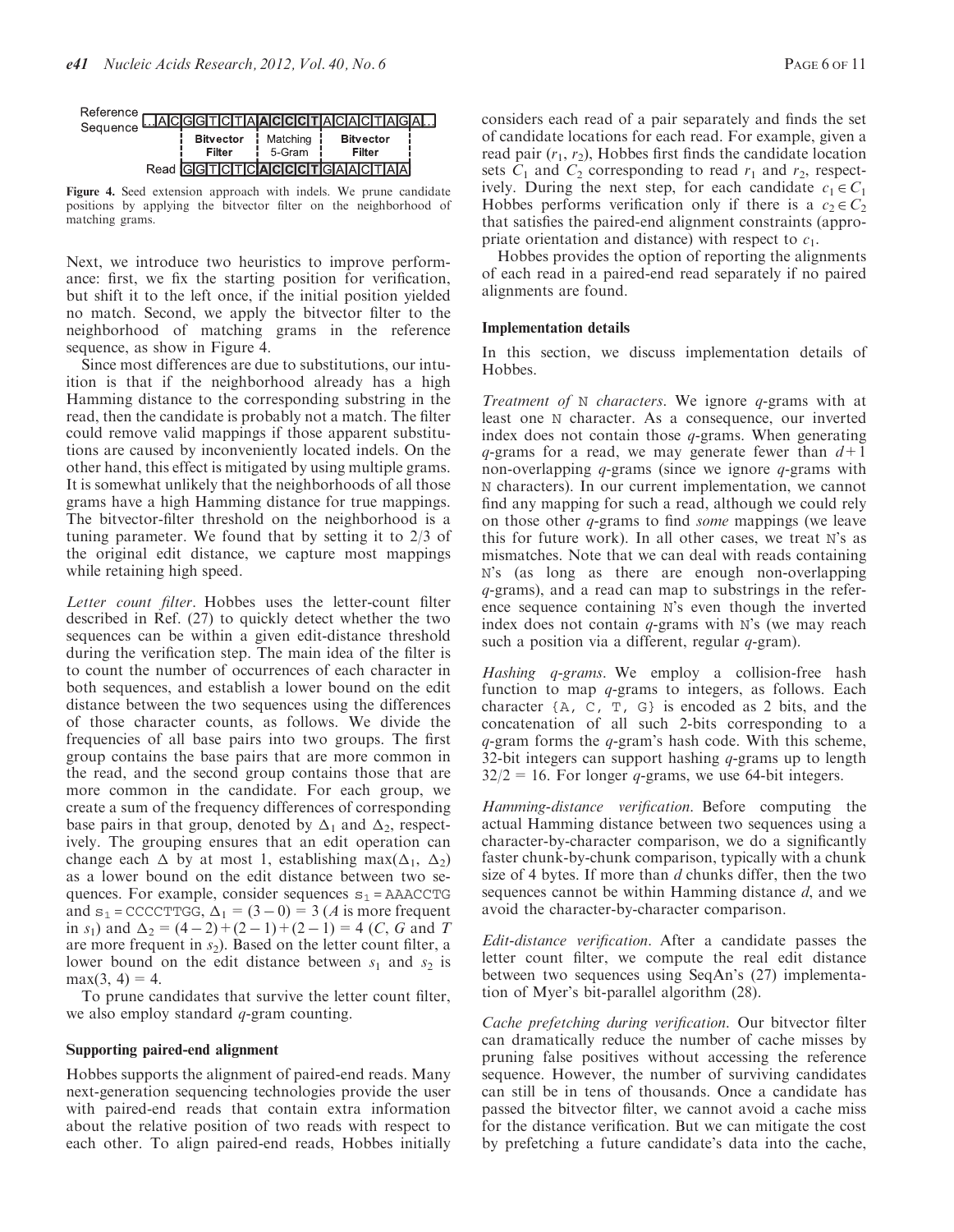thus overlapping the verification of the current candidate and the data transfer from memory to cache for the future candidate. We have found that for our CPU architecture and our set of experiments, the best performance is achieved when prefetching the data for candidate number  $c+2$  before verifying candidate number c.

# RESULTS

### Implementation and setup

We implemented Hobbes in C++, and compiled it with GCC 4.4.3. All experiments were run on a machine with 96 GB of RAM, and dual quad-core Intel Xeons X5670 (8 cores total) at 2.93 GHz, running a 64-bit Ubuntu OS. Note that Hobbes performs best on CPUs that support the popcount instruction. We used GCC's built-in functions for popcount and cache prefetching. Hobbes is freely available at<http://hobbes.ics.uci.edu>, and can output its results in SAM format for analysis with SAMTools.

# Other read mappers and data

We compared Hobbes with the following packages:

Bowtie [\(3](#page-11-0)) is a BWT-based short read aligner, and is efficient for finding few mappings per read (1 by default) with a very small memory footprint. Bowtie performs a depth-first search on the index and stops when the first qualified mapping is found.

BWA ([4\)](#page-11-0) is also a BWT-based program, and supports gapped alignment, while Bowtie does not. BWA uses a backtracking search similar to Bowtie's to handle mismatches. By default, BWA adopts an iterative strategy to accelerates its performance, at the price potentially losing mappings. To report all feasible mappings, we disable the iterative search  $(-N \text{ option})$  in our experiments.

mrsFast ([13\)](#page-11-0) and mrFast-CO ([14\)](#page-11-0) are recent gram-based packages for gapped and ungapped alignment, respectively. They index both the reference genome and the reads. mrsFAST uses an efficient all-to-all list comparison algorithm, while mrFAST-CO follows a seed-and-extend strategy.

RazerS2 ([12\)](#page-11-0) builds a gram-based index on the reads, and performs gram counting while scanning over the reference sequence. RazerS2 has been reported to be very accurate in finding all mappings for typical read lengths. We set RazerS2's max  $-$  hit parameter to 300 000 000 to get all mappings.

Data. We conducted our experiments using reads with 35, 51, 76 and 100 bp. The 35 bp reads are taken from the YH database [\(http://yh.genomics.org.cn\)](http://yh.genomics.org.cn), the 51 and 76 bp reads come from the DDBJ DNA Data Bank of Japan (DDBJ) repository ([ftp://ftp.ddbj.nig.ac.jp\)](ftp://ftp.ddbj.nig.ac.jp) with entry DRX000359 and DRX000360, respectively, and the 100 bp reads are from specimen HG00096 of the 1000 genome project [\(http://www.1000genomes.org/data](http://www.1000genomes.org/data)). In all cases, we used the human genome with NCBI HG18 as our reference genome. As we do alignments read by read, the performance of Hobbes is almost linearly proportional to the number of reads. So in the following we mainly test the performance of Hobbes and other read mappers using datasets with 500K reads randomly chosen from the above-mentioned databases.

# Index construction and memory footprint

We use an inverted index of overlapping  $q$ -grams on the reference genome. As described earlier, to avoid cache misses, we augment the inverted lists with bit vectors representing the neighboring characters of the corresponding q-grams. The index size is linearly dependent on the size of the reference sequence and the chosen bit-vector size. By default, Hobbes uses 16-bit vectors, resulting in a total index size of 21 GB for hg18. We used bitvector sizes of 16 and 32 bits for our experiments with edit and Hamming distance, respectively. Using a single thread, it took Hobbes 20 min to build an index on hg18, whereas Bowtie and BWA needed 114 and 56 min, respectively. In addition, Hobbes has a tight-knit multithreaded framework that parallelizes both indexing and mapping. On multicore machines, users can build an index as large as hg18 in a few minutes. Since Hobbes does alignment read by read, its memory requirement is independent on the number of input reads.

# Results using hamming distance

All mappings. We configured the packages to find all mappings per read. [Table 2](#page-8-0) shows the mapping time, the fraction of reads with at least one mapping, and the total number of mappings for various read lengths and hamming distances. We observe that Hobbes is up to five times faster than other packages (even 100 times faster than RazerS2), while producing comparable mappings. For example, on 35 bp reads, Hobbes is more than four times faster than Bowtie\*, which is the fastest among all other listed programs; on 51 bp and 76 bp reads, Hobbes is about three times faster than our closest competitor BWA. Moreover, Hobbes maps slightly more reads than BWA in that setting. Among the tested programs, mrsFAST and RazerS2 consistenly achieved the best mapping quality. Hobbes delivers a similar quality, while outperforming mrsFAST and RazerS2 in mapping speed by a factor of up to 10 and 200, respectively.

Few mappings. Some applications may require all mappings per read, and others only a few mappings. Most tools are optimized for only one of those cases. For example, Bowtie focuses on finding a few mappings per read, and is very good at it. Therefore, the comparison in [Table 2](#page-8-0) somewhat disfavors those packages not designed for finding all mappings. To accommodate the few-mappings use case, Hobbes efficiently supports finding any number of mappings. [Figure 5](#page-8-0) shows the mapping times of BWA, Bowtie and Hobbes for a varying number of requested mappings per read  $(k)$ . We see that Hobbes performs comparably to Bowtie for very small  $k$ , but as  $k$  increases Hobbes begins to outperform other packages by a growing margin.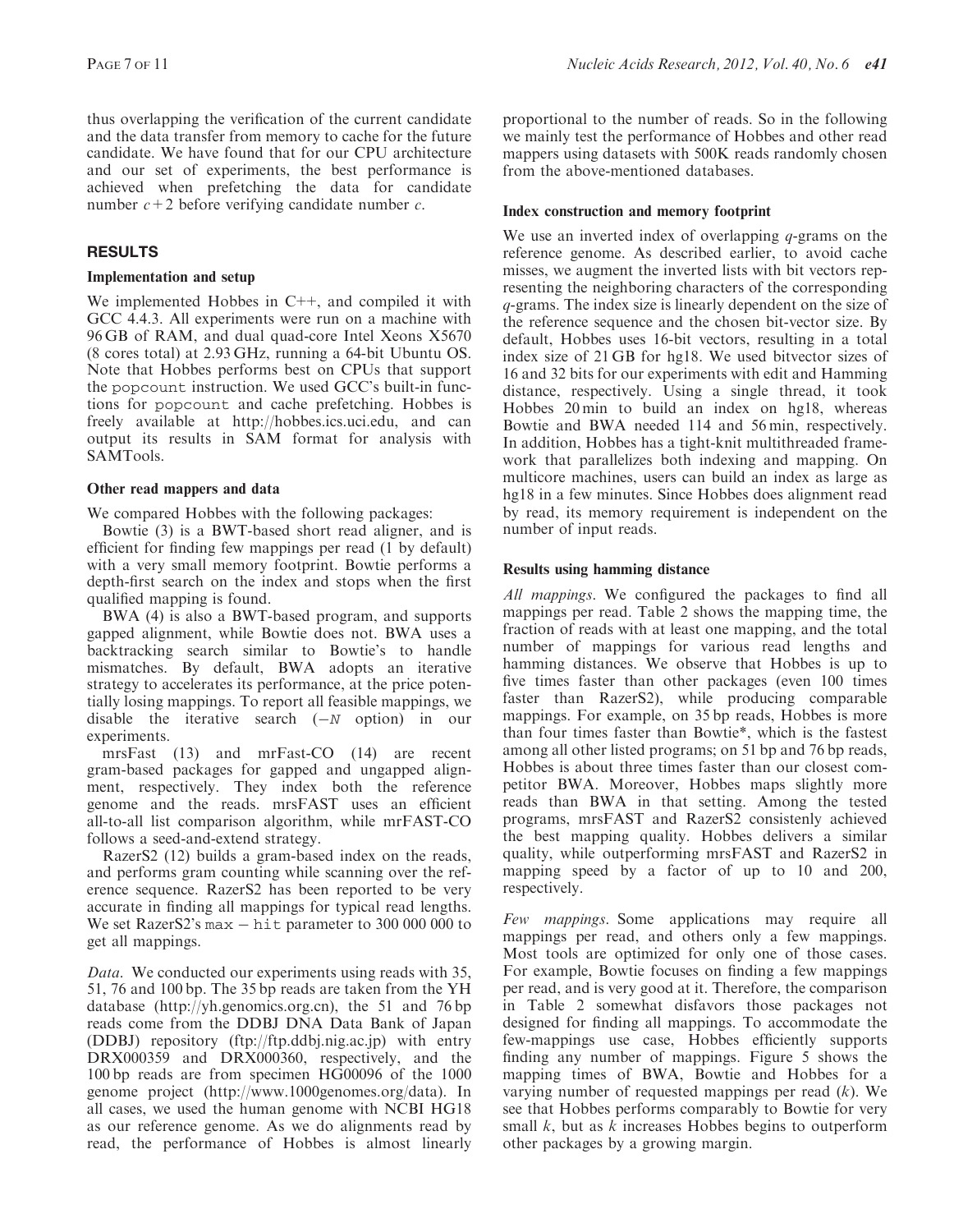| Read length (Hamming) |               | 35 bp (two errors)     |                                |               | 51 bp (three errors)      |                                |               | 76 bp (three errors)      |                                |               | 76 bp (four errors)              |                                |
|-----------------------|---------------|------------------------|--------------------------------|---------------|---------------------------|--------------------------------|---------------|---------------------------|--------------------------------|---------------|----------------------------------|--------------------------------|
| Algorithm             | Time<br>(h:m) | Reads<br>mapped<br>(%) | Total<br>mappings<br>(million) | Time<br>(h:m) | Reads<br>mapped<br>$(\%)$ | Total<br>mappings<br>(million) | Time<br>(h:m) | Reads<br>mapped<br>$(\%)$ | Total<br>mappings<br>(million) | Time<br>(h:m) | Reads<br>mapped<br>$\frac{6}{2}$ | Total<br>mappings<br>(million) |
| Bowtie*               | 0:28          | 76.61                  | 492.6                          | 0:34          | 91.93                     | 317.1                          | 0:16          | 91.44                     | 73.4                           | NA            | NA                               | NA                             |
| Bowtie                | 0:54          | 76.61                  | 492.6                          | 0:50          | 91.93                     | 317.1                          | 0:18          | 91.44                     | 73.4                           | NA            | NA                               | NA                             |
| BWA                   | 0:30          | 76.61                  | 492.6                          | 0:24          | 91.61                     | 277.6                          | 0:10          | 91.36                     | 71.1                           | 0:18          | 92.47                            | 115.2                          |
| mrsFAST               | 0:43          | 76.61                  | 492.6                          | 0:59          | 91.93                     | 317.1                          | 0:50          | 91.44                     | 73.4                           | 1:10          | 92.69                            | 127.2                          |
| RazerS2               | 6:38          | 76.61                  | 488.5                          | 7:58          | 91.93                     | 316.9                          | 8:58          | 91.44                     | 73.4                           | 8:08          | 92.69                            | 127.2                          |
| Hobbes                | 0:06          | 76.61                  | 492.6                          | 0:08          | 91.93                     | 317.1                          | 0:03          | 91.44                     | 73.4                           | 0:07          | 92.69                            | 127.2                          |
|                       |               |                        |                                |               |                           |                                |               |                           |                                |               |                                  |                                |

<span id="page-8-0"></span>Table 2. Results of mapping 500K single-end reads against HG18

We used Bowtie in its default mode and an optimized mode (Bowtie\*) where we set offrate = 0 for maximum speed. Reads mapped: the fraction of reads with at least one mapping; Total mappings: the total number of mapped locations in the reference; NA: Bowtie does not support >3 mismatches.



Figure 5. Maximun number of mappings  $k$  per read versus mapping time on 51 bp reads with Hamming distance 3. We omitted RazerS2 due to its long mapping time, and mrsFAST because it only supports finding all mappings.

#### Results using edit distance

Supporting edit distance is significantly more challenging than Hamming distance, and is becoming increasingly important as reads get longer and tend to contain indels. Hobbes implements a seed extension approach to align reads within a given edit distance threshold to take advantage of the two optimization strategies we have developed ('Materials and Methods' section). Although unlike the Hamming distance mapping, the seed extension approach cannot guarantee to find all correct mapping locations, we will show that by using multiple seeds the mapping quality of Hobbes can be achieved to be nearly optimal. Bowtie does not support edit distance, so we compared Hobbes with BWA, mrFast-CO and RazerS2. We configured the packages to find all mappings per read.

All mappings. [Table 3](#page-9-0) lists our experimental results. We observed that Hobbes is about twice as fast as BWA and mrFast-CO, and over seven times faster than RazerS2. Notice that the performance gap increases with longer reads and higher edit distances. On 76 bp reads, RazerS2

could map slightly more reads than the other packages; however, the mapping took an order of magnitude more time than Hobbes. The speed of mrFast-CO and BWA was similar, mapped slightly fewer reads. Hobbes was about twice as fast as mrFast-CO and BWA while mapping more reads. On 100 bp reads, RazerS2 had the best quality but a comparably slow mapping speed; BWA become slower than RazerS2 and lost quality at the same time; the quality of Hobbes was very close to RazerS2. Compared with mrFast-CO, Hobbes could map more reads and was about 1.5 times as fast. In addition, the current version of mrFast-CO is limited to edit distance 6, which is problematic for mapping even longer reads, while Hobbes does not have such a limitation.

#### Evaluation on simulated data

We simulated reads from the human genome using the wgsim program [\(http://github.com/lh3/wgsim\)](http://github.com/lh3/wgsim), and then ran Hobbes to map those reads back to the same human genome. We used the default setting of wgsim, in which the mismatched bases are chosen randomly with a mismatch rate of 2% per base, and 15% of polymorphisms are indels with their sizes drawn from a geometric distribution with mean of 1.43.

Since Hobbes is only guaranteed to be exact for Hamming distance, we use the simulated data to examine the mapping quality of Hobbes using edit distance. We use two metrics to measure the accuracy of mapping: one is the fraction of reads with at least one mapping and the other is the mapping error rate. We say a read is aligned correctly if the true location of the read starts at the same location as one of its mappings. The mapping error rate is defined to be the fraction of mapped reads that are aligned incorrectly.

[Table 4](#page-9-0) shows the performance of Hobbes as compared to other programs in the case of edit distance. In terms of speed, Hobbes is the clear winner—about 3.5 times faster than BWA and 6 times faster than RaserS2 for 100 bp reads. In terms of the fraction of reads mapped, Hobbes is slightly less than the best program, RaserS2, but the margin is small with a difference of only 0.02% for both 76 bp and 100 bp reads. Hobbes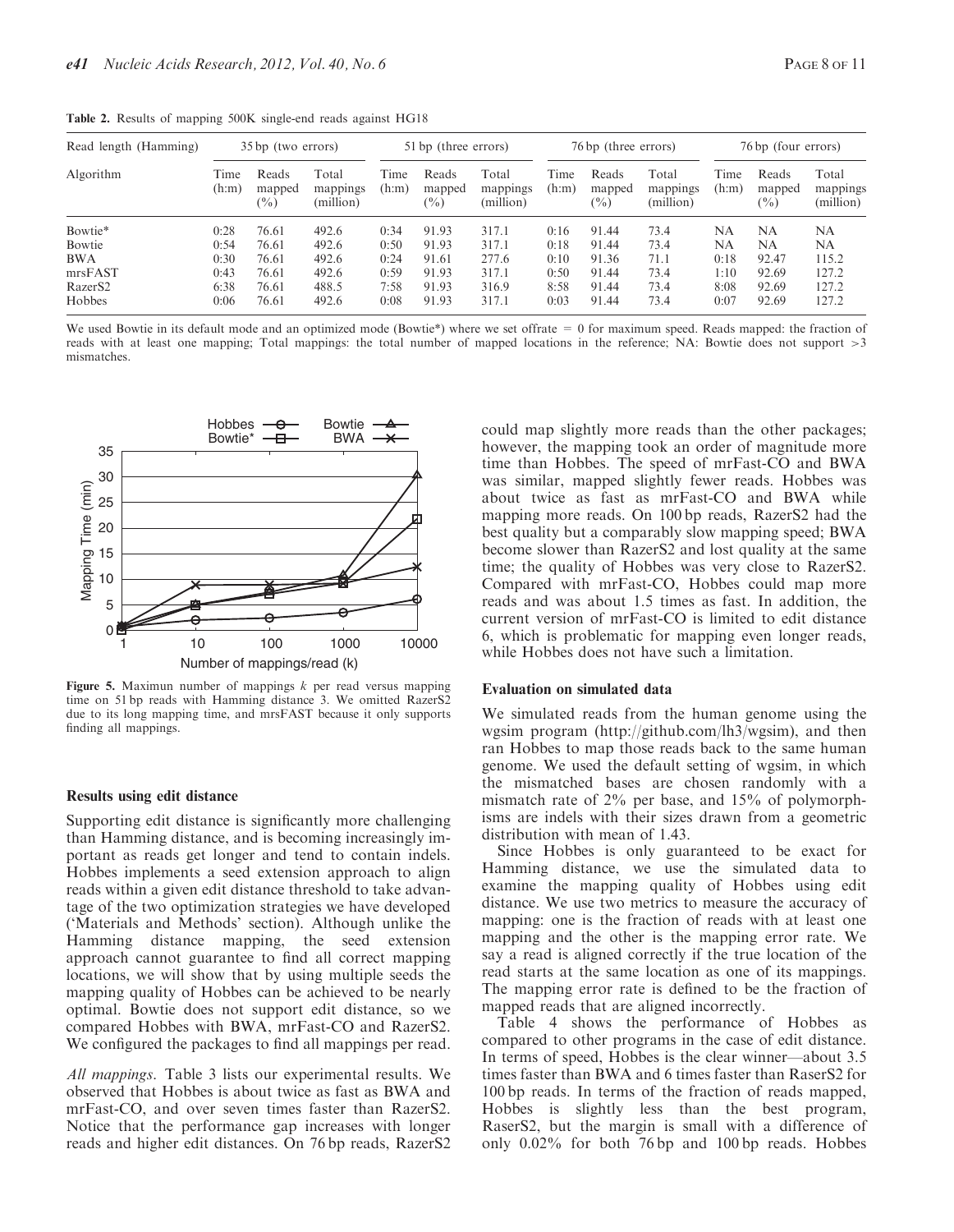| Read length (edit distance) |       | 76 bp (four errors) |                | $100$ bp (six errors) |              |                |  |
|-----------------------------|-------|---------------------|----------------|-----------------------|--------------|----------------|--|
| Algorithm                   | Time  | Reads mapped        | Total mappings | Time                  | Reads mapped | Total mappings |  |
|                             | (h:m) | (%)                 | (million)      | (h:m)                 | $(\%)$       | (million)      |  |
| BWA                         | 02:33 | 94.06               | 141.1          | 22:54                 | 92.16        | 79.4           |  |
| mrFast-CO                   | 02:45 | 94.28               | 142.3          | 03:47                 | 92.39        | 96.3           |  |
| Razer <sub>S2</sub>         | 12:26 | 94.32               | 143.6          | 17:14                 | 92.50        | 96.4           |  |
| Hobbes                      | 01:46 | 94.30               | 145.8          | 02:48                 | 92.47        | 100.7          |  |

<span id="page-9-0"></span>Table 3. Results of mapping 500K single-end reads against HG18

Table 4. Results of mapping 500K simulated reads

| Read length (edit distance) |       | 76 bp (four errors) |            | $100$ bp (six errors) |              |            |  |  |
|-----------------------------|-------|---------------------|------------|-----------------------|--------------|------------|--|--|
| Algorithm                   | Time  | Reads mapped        | Error rate | Time                  | Reads mapped | Error rate |  |  |
|                             | (h:m) | $(\%)$              | $(\%)$     | (h:m)                 | $(\%)$       | $(\%)$     |  |  |
| <b>BWA</b>                  | 01:22 | 96.05               | 2.17       | 07:55                 | 97.09        | 1.78       |  |  |
| mrFast-CO                   | 02:15 | 97.84               | 3.43       | 03:22                 | 99.43        | 3.63       |  |  |
| Razer <sub>S2</sub>         | 10:08 | 97.90               | 0.98       | 12:59                 | 99.50        | 1.15       |  |  |
| Hobbes                      | 01:08 | 97.88               | 0.22       | 02:20                 | 99.48        | 0.22       |  |  |

Table 5. Results of mapping 250K paired-end reads against HG18

| Read length (Hamming) |              | 35 bp (two errors)   |              | 76 bp (three errors) | 100 bp (four errors) |                      |  |
|-----------------------|--------------|----------------------|--------------|----------------------|----------------------|----------------------|--|
| Algorithm             | Time $(h:m)$ | Mapped pairs $(\% )$ | Time $(h:m)$ | Mapped pairs $(\% )$ | Time $(h:m)$         | Mapped pairs $(\% )$ |  |
| Bowtie                | 0:02         | 84.58                | 0:18         | 80.06                | NA                   | NA                   |  |
| Bowtie*               | 0:20         | 84.68                | 0:25         | 80.06                | NA                   | NA                   |  |
| mrsFAST               | 0:42         | 84.66                | 0:42         | 80.06                | 0:52                 | 83.40                |  |
| Hobbes                | 0:04         | 84.68                | 0:02         | 80.06                | 0:02                 | 83.44                |  |

Mapped pairs: the fraction of read pairs mapped with at least one location satisfying the distance and orientation constraint. Bowtie\*: running with-y option. Some entries contain NA because Bowtie does not support > 3 mismatches.

achieves the best mapping error rate of 0.22%. These results demonstrate that although Hobbes sacrifices some accuracy for speed, its mapping quality is comparatively better than the other packages tested.

### Paired-End alignment

We compared Hobbes with other state-of-the-art packages using paired-end reads.

Hamming distance. For Hamming distance, Hobbes is guaranteed to find all correct mappings. Table 5 summarizes the results of Hobbes and several programs for mapping reads of various lengths and Hamming distance thresholds to the human reference genome. We focus on the speed of mapping since the quality of mapping is similar among different programs. Hobbes is close to Bowtie in the 35 bp case, but substantially outperforms Bowtie (11 times faster) when the read length increases to 76 bp and the Hamming distance increases to 3. Moreover, for the 100-bp case with four errors, Bowtie was unable to provide answers because of too many backtracking steps required in the BWT-based algorithm. Hobbes is 24 times faster than the second-best program, mrsFAST in this case. These results suggest that Hobbes outperforms other programs in the Hamming distance case, especially for long reads while allowing many errors.

Edit distance. Our performance results are summarized in [Table 6](#page-10-0). The fraction of read pairs that can be aligned to the reference sequence is used as a surrogate of mapping quality. In terms of the fraction of mapped pairs, Hobbes is similar to RaserS2, both of which are significantly better than other programs. In terms of mapping speed, Hobbes is clearly the fastest in all three cases with big margins—22 times faster than BWA, 3 times faster than mrFAST and 15 times faster than RaserS2 in the 100 bp case.

### Application in RNA-seq abundance analysis

In RNA-seq applications, it is important to find all mapping positions of a read for quantifying the expression level of a particular gene isoform, due to the occurrence of homologous genes and multiple RNA isoforms originating from the same gene. To show the importance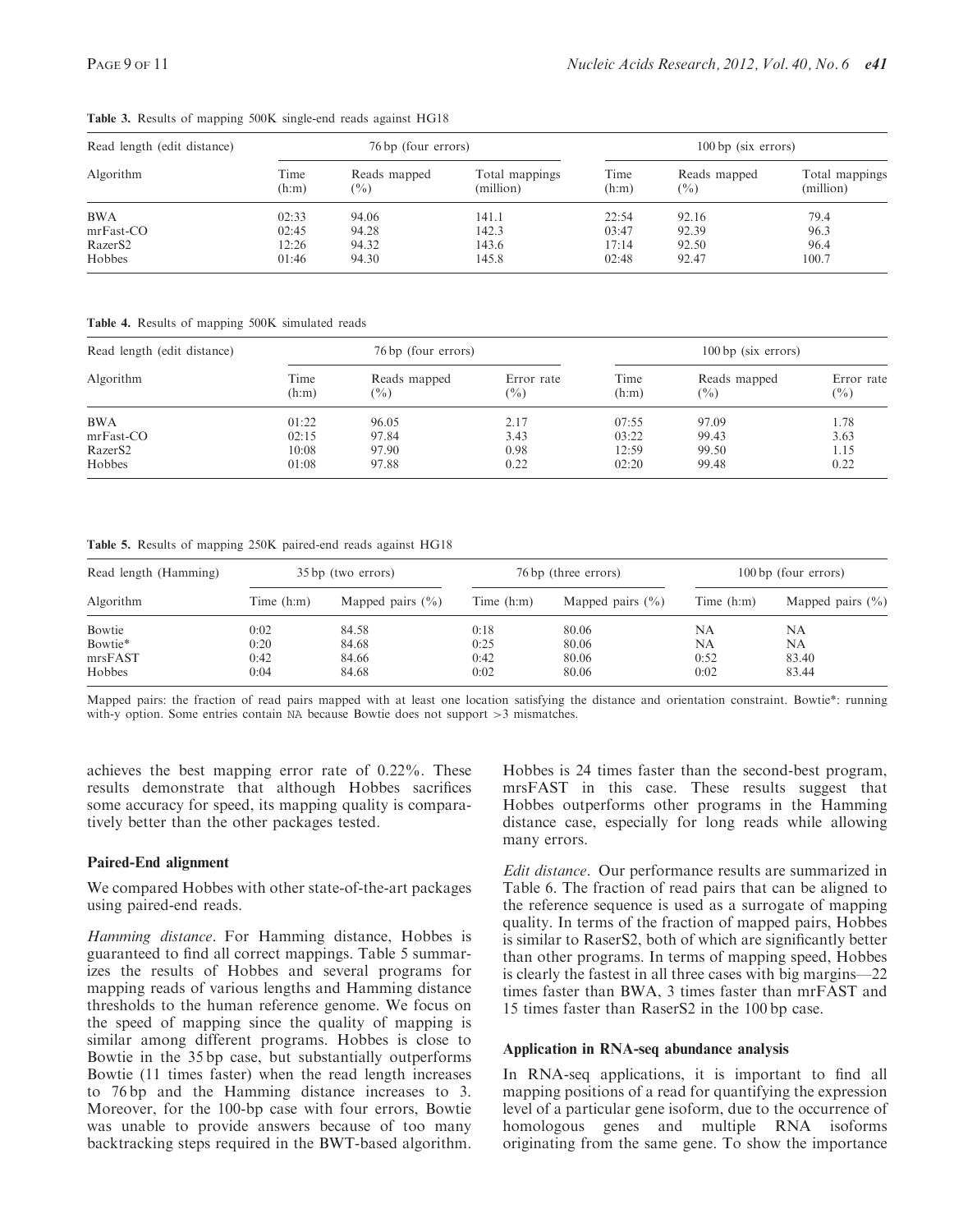| Read length (edit distance)      |              | 35 bp (two errors)   |               | 76 bp (four errors)  | $100$ bp (six errors) |                      |  |
|----------------------------------|--------------|----------------------|---------------|----------------------|-----------------------|----------------------|--|
| Algorithm                        | Time $(h:m)$ | Mapped pairs $(\% )$ | Time $(h:m)$  | Mapped pairs $(\% )$ | Time $(h:m)$          | Mapped pairs $(\% )$ |  |
| BWA <sup>a</sup>                 | 1:02         | 84.93                | 2:15          | 84.45                | 22:48                 | 88.14                |  |
| mrFast-CO<br>Razer <sub>S2</sub> | 2:32<br>3:57 | 78.02<br>84.53       | 2:32<br>10:52 | 81.61<br>84.49       | 03:36<br>15:02        | 85.96<br>88.18       |  |
| Hobbes                           | 0:26         | 85.35                | 0:21          | 84.60                | 0:50                  | 88.37                |  |

<span id="page-10-0"></span>Table 6. Results of mapping 250K paired-end reads against HG18

<sup>a</sup>The raw number of mapped reads output by BWA are higher with 90.76, 92.60 and 92.66 for 35, 76 and 100 reads, respectively. We removed those mappings that violated the edit distance constraints.

Table 7. Results of mapping 76 bp RNA-seq reads against 55 419 known mouse transcripts, using Hamming distance 3 and a minimum and maximum insert size of 76 bp and 800 bp, respectively

| Reads            |                | SRR047951 (21.8 million) |                           | SRR047953 (20 million) |                      |                           |  |
|------------------|----------------|--------------------------|---------------------------|------------------------|----------------------|---------------------------|--|
| Algorithm        | Time $(h:m)$   | Reads mapped $(\% )$     | Total mappings (millions) | Time $(h:m)$           | Reads mapped $(\% )$ | Total mappings (millions) |  |
| Bowtie<br>Hobbes | 09:53<br>00:35 | 40.28<br>40.29           | 18.399<br>19.157          | 09:12<br>00:27         | 42.97<br>42.99       | 18.883<br>19.393          |  |

Table 8. Transcripts with FPKM ratio above 1.5 and 1.2 on 76 bp RNA-seq reads within Hamming distance 3 against 55 419 known mouse transcripts

| k versus all FPKM ratio                                           | Transcriptions above ratio $(\% )$ |                         |  |  |  |
|-------------------------------------------------------------------|------------------------------------|-------------------------|--|--|--|
|                                                                   | 15                                 | 12                      |  |  |  |
| $k = 1$ versus All<br>$k = 10$ versus All<br>$k = 100$ versus All | 42.39<br>00.92<br>00.07            | 47.12<br>01.42<br>00.18 |  |  |  |

of finding all mappings, we performed a transcript abundance analysis. We used the UCSC genes on the mm9 mouse (NCBI build 37) assembly as target transcripts; both 76 bp paired-end RNA-seq reads were downloaded from Gene Expression Omnibus (Series GSE20846). We compared Bowtie and Hobbes for finding all mappings. The results in Table 7 show that Hobbes was  $17-20 \times$ faster than Bowtie, and could even map slightly more reads.

Next, we piped the result of Hobbes directly to eXpress (<http://bio.math.berkeley.edu/eXpress>), which is a streaming tool for quantifying the abundances of a set of target sequences from sampled subsequences. eXpress estimates the relative abundance by computing the fragments per kilobase per million (FPKM) value. We compared the FPKM values when finding at most  $k = \{1, 10, 100\}$  mappings, with the FPKM when finding all mappings. To quantify their variation, we computed the ratio of the k-mappings FPKM to the all-mapppings FPKM (or its reciprocal). The results are shown in Table 8. We found that among 55 419 target transcripts, the percentage of transcriptions whose ratio was above 1.5 for  $k = \{1, 10, 100\}$  was 42.39, 0.92 and 0.07%, respectively; there was a lot of variability for  $k = 1$ , meaning the corresponding FPKM value is a poor estimator. The variability reduced as we increased  $k$  to 100. We included the corresponding scatter plots in [Supplementary Data.](http://nar.oxfordjournals.org/cgi/content/full/gkr1246/DC1)

# **DISCUSSION**

Hobbes efficiently supports Hamming and edit distance while finding all mappings or few mappings per read. Our experiments have shown Hobbes to be just as accurate but significantly faster than current read mapping programs.

Hobbes has a large memory footprint (26 GB in our experiments), but we believe its speed and mapping quality outweigh that drawback, especially considering today's low memory prices. We plan to reduce Hobbes memory requirement, possibly via compression, or by partitioning our index performing the read mapping one partition at a time (mrsFast and mrFast-CO follow this approach).

Given today's trend toward massively multi-core CPUs, we believe that good multithread support is of paramount importance. Both Hobbes' index-construction and read-mapping procedures support multiple threads and scale well [\(Supplementary Data](http://nar.oxfordjournals.org/cgi/content/full/gkr1246/DC1)). Some packages like mrsFast, mrFast-CO and RazerS2 do not support multithreading at all (we could not find this feature in their manuals). Other packages have certain limitations, e.g. in BWA only one of the two steps during read mapping is parallelizable.

We plan to further optimize Hobbes for the edit distance-based mapping, and account for read quality scores.

# SUPPLEMENTARY DATA

[Supplementary Data](http://nar.oxfordjournals.org/cgi/content/full/gkr1246/DC1) are available at NAR Online.